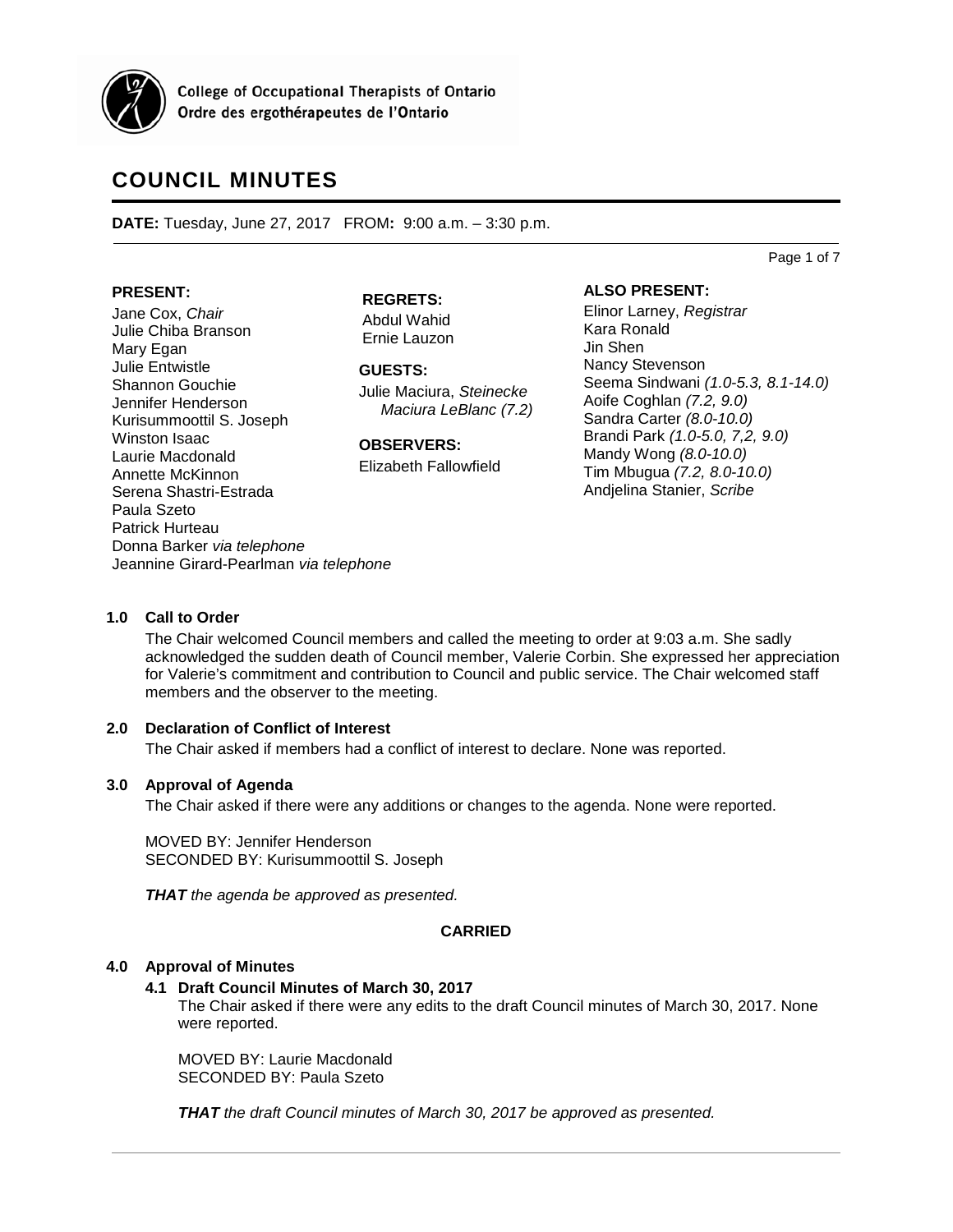Page 2 of 7

# **CARRIED**

# **4.2 Draft Council Minutes of March 30, 2017 - Election of Officers**

The Chair asked if there were any edits to the draft Council minutes of March 30, 2017 - Election of Officers. None were reported.

MOVED BY: Kurisummoottil S. Joseph SECONDED BY: Shannon Gouchie

*THAT the draft Council minutes of March 30, 2017 - Election of Officers be approved as presented.*

# **CARRIED**

# **5.0 Registrar's Report**

# **5.1 Annual Registrar Evaluation Process –** *in camera*

The Chair stated that Council would move *in camera* to discuss a human resources matter. All staff and the observer left the meeting.

MOVED BY: Serena Shastri-Estrada SECONDED BY: Jennifer Henderson

*THAT Council moves in camera.*

## **CARRIED**

MOVED BY: Jeannine Girard-Pearlman SECONDED BY: Winston Isaac

*THAT the in camera minutes remain in camera*

## **CARRIED**

MOVED BY: Laurie Macdonald SECONDED BY: Kurisummoottil S. Joseph

*THAT Council moves out of camera.*

# **CARRIED**

## **5.2 Registrar's Report**

Council reviewed the written report and the Registrar responded to questions.

## **5.3 Registrar's Presentation**

The Registrar reported on the status of operational projects for:

- 1. Q4 (March 1, 2017 May 31, 2017),
- 2. Year 3 (2016 2017) and,
- 3. 2014-2017 Strategic Plan.

She presented the 2017-2020 strategic priorities and 8 specific areas of focus for Year 1 of the new three-year plan. She responded to questions.

## **5.4 Priority Performance Report**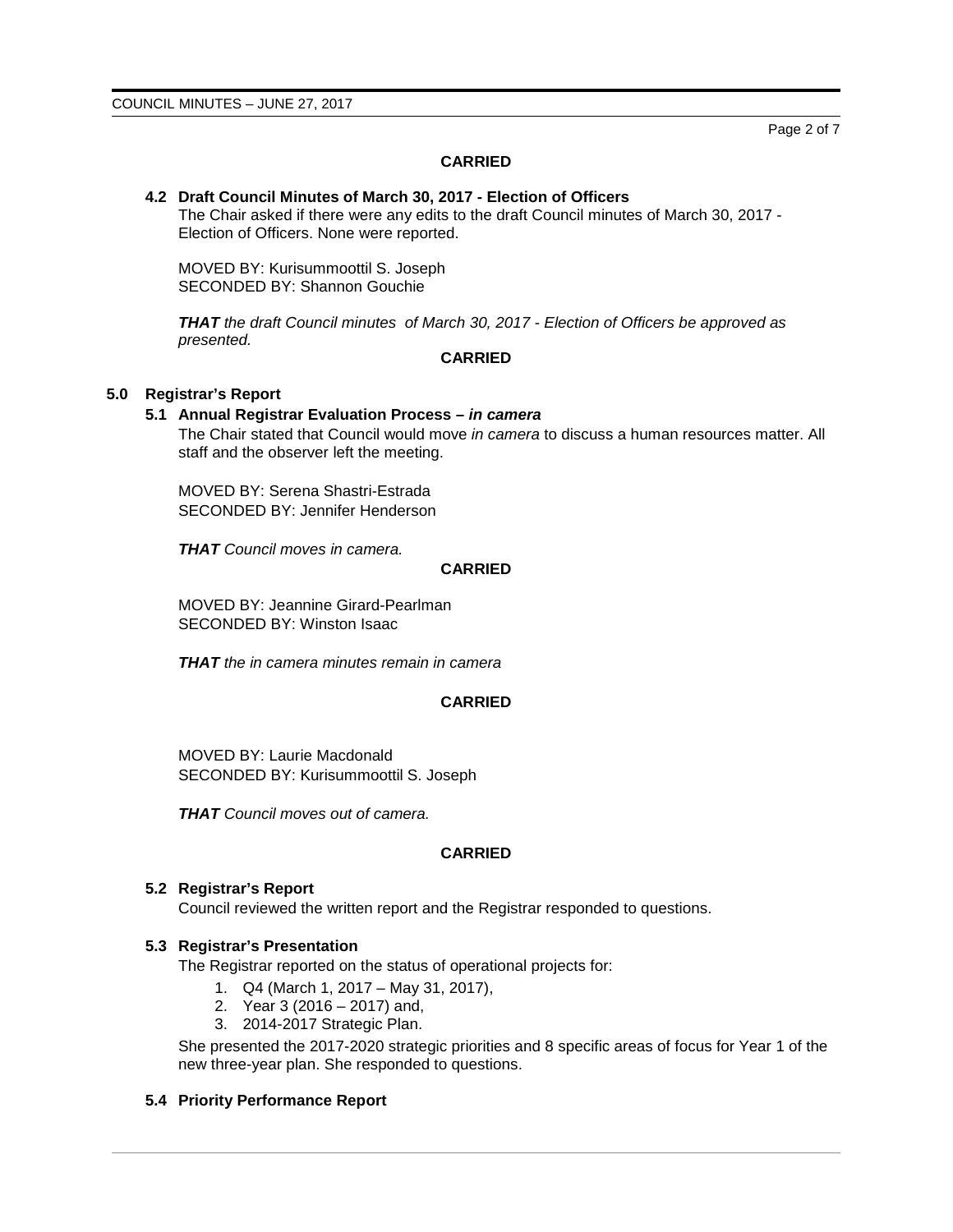Council reviewed and discussed performance data for Q4 (March 1, 2017 – May 31, 2017) of the 2016-2017 fiscal year related to the College's progress towards meeting objectives as outlined in the 2014-2017 Strategic Plan.

MOVED BY: Jeannine Girard-Pearlman SECONDED BY: Jennifer Henderson

*THAT Council receives the Priority Performance Report for the fourth quarter.*

# **CARRIED**

# **6.0 Finance**

# **6.1 April 2017 (Q4) Financial Report**

Council reviewed the financial statements and Jin Shen, Director of Finance & Corporate Services, responded to questions.

MOVED BY: Winston Isaac SECONDED BY: Jennifer Henderson

*THAT Council receives the April 2017 Financial Report, Statement of Financial Position, and Statement of Operations, as presented.*

# **CARRIED**

# **6.2 Reserve Funds after Year End 2015-2016**

The Registrar reported on the allocation of \$657,000 from the operating surplus after year-end 2015-2016.

## **6.3 Projected 2017–2018 Budget**

Jin reviewed the budget with Council and reported that it is a break-even budget. It includes a projected increase of \$130,282 in the revenue and expense line from the 2016-2017 budget. This increase is primarily due to projected year over year growth of \$112,500 in registration fees reflecting an estimated net increase in the number of registrants by 150 over the course of the year. Renewal fee rates remain unchanged. The staffing expense line has increased this year as allocations have been shifted from outsourced Information Technology (IT) expenditures to in-house IT staff. One additional temporary staff person has increased the Investigations and Resolutions Program. Jin responded to questions from Council.

MOVED BY: Winston Isaac SECONDED BY: Laurie Macdonald

*THAT Council reviews the Projected 2017-2018 Budget as presented.*

# **CARRIED**

## **7.0 Governance**

## **7.1 Rules of Order of the Council**

As follow up to Council's approval in January 2017 to amend the bylaws to change from adherence to Robert's Rules at Council meetings, College legal counsel drafted the proposed *Rules of Order of the Council*. The Executive Committee subsequently added a section related to breaking a tie vote which also corresponds to the bylaws. The Chair and Elinor responded to questions from Council.

MOVED BY: Shannon Gouchie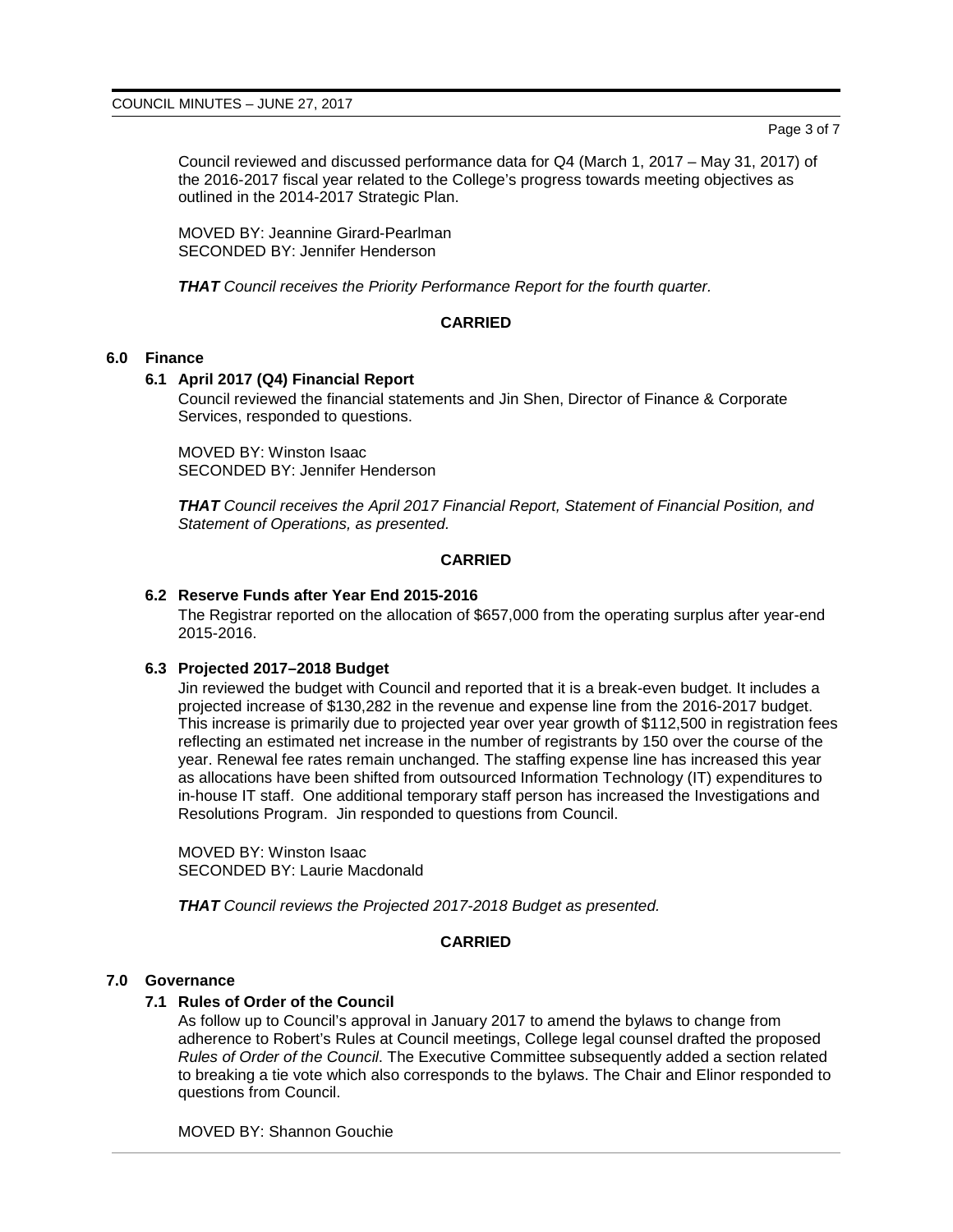Page 4 of 7

SECONDED BY: Kurisummoottil S. Joseph

*THAT Council adopts the proposed Rules of Order of the Council for Council meetings.*

### **CARRIED**

#### **7.2 Bylaws**

### **7.2.1 Draft Bylaws: Parts 18-20**

Tim Mbugua, Policy Analyst, presented feedback and results from the public consultations related to proposed bylaw amendments for Parts 18-20. Council held a discussion.

MOVED BY: Winston Isaac SECONDED BY: Shannon Gouchie

*THAT Council approves the proposed bylaw changes, with exception of the provision from Part 19, Professional Liability Insurance, related to self-insured retention.*

#### **CARRIED**

#### **7.2.2 Draft Bylaws: Parts 16-17**

Julie Maciura, legal counsel, and Aoife Coghlan, Manger Investigations & Resolutions, presented feedback and results from the public consultations related to proposed bylaw amendments to Parts 16-17 of the College bylaws. Council held a discussion.

MOVED BY: Shannon Gouchie SECONDED BY: Julie Entwistle

*THAT Council approves the draft amendments to Parts 16-17 of the College bylaws, as set out in the third column of the Post-Consultation Bylaw Chart (Appendix 1 to this briefing note).*

## **CARRIED (Opposed: Serena Shastri-Estrada, Julie Entwistle, Donna Barker)**

#### **7.3 Implications of Elimination of Annual General Meeting**

Council reviewed the proposed process and related implications of the elimination of the Annual General Meeting.

MOVED BY: Shannon Gouchie SECONDED BY: Winston Isaac

*THAT Council approves the following process to replace the activities in the Annual General Meeting: The Auditor's Report of the Financial Statements and the Annual Report of the College be accepted, at the Council meeting in October.*

# **CARRIED**

**7.4 Council Guidelines – Terms of Reference Review/Statutory & Nominations Committees**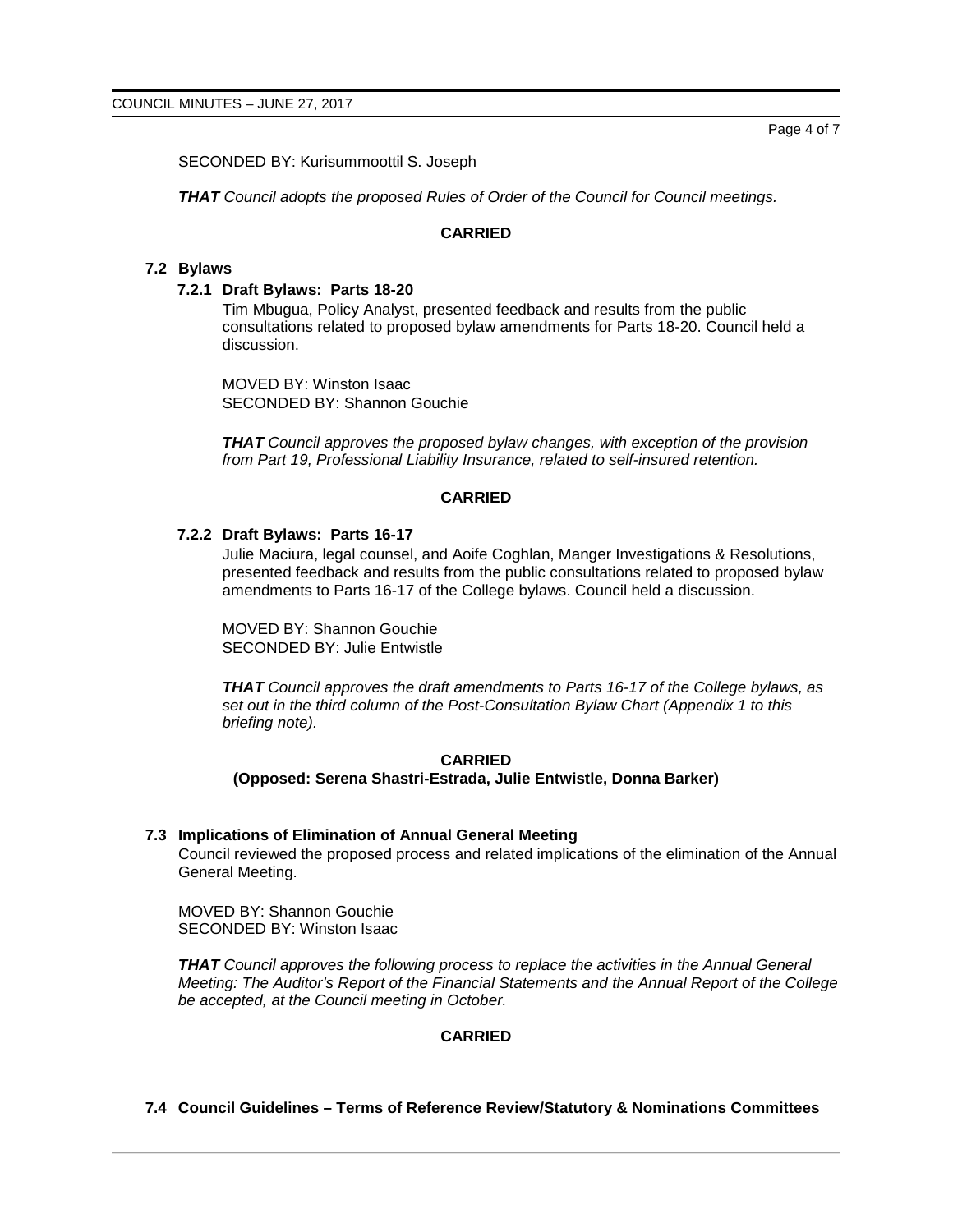Page 5 of 7

Council reviewed the terms of reference for each committee, approved all content and provided recommendations related to formatting and language.

MOVED BY: Winston Isaac SECONDED BY: Julie Chiba Branson

*THAT Council approves the revised Terms of Reference, including today's recommendations by Council, for all statutory committees and the Nominations Committee.*

#### **CARRIED**

**7.5 Appointment of Non-Council Member – Inquiries, Complaints & Reports Committee** Council reviewed the committee's recommendation to fill a vacancy for a non-Council position on the committee.

MOVED BY: Julie Entwistle SECONDED BY: Jennifer Henderson

*THAT Council approves the appointment of Hricha Rakshit as a non-Council member of the Inquiries, Complaints and Reports Committee for a three-year term commencing on July 1, 2017.*

#### **CARRIED**

# **7.6 Appointment of Non-Council Member – Discipline Committee**

Council reviewed the committee's recommendation to fill a vacancy for a non-Council position on the committee.

MOVED BY: Paula Szeto SECONDED BY: Annette McKinnon

*THAT Council approves the appointment of Zuher Ismail as a non-Council member of the Discipline Committee for a three-year term commencing on July 1, 2017.*

## **CARRIED**

#### **7.7 Appointment of Non-Council Member – Fitness to Practise Committee**

Council reviewed the committee's recommendation to fill a vacancy for a non-Council position on the committee.

MOVED BY: Kurisummoottil S. Joseph SECONDED BY: Laurie Macdonald

*THAT Council approves the appointment of Hunaida Abboud as a non-Council member of the Fitness to Practise Committee for a three-year term commencing on July 1, 2017.*

#### **CARRIED**

**7.8 Appointment of Non-Council Members – Patient Relations Committee** Council reviewed the committee's recommendations to fill two vacancies for non-Council positions on the committee.

MOVED BY: Julie Chiba Branson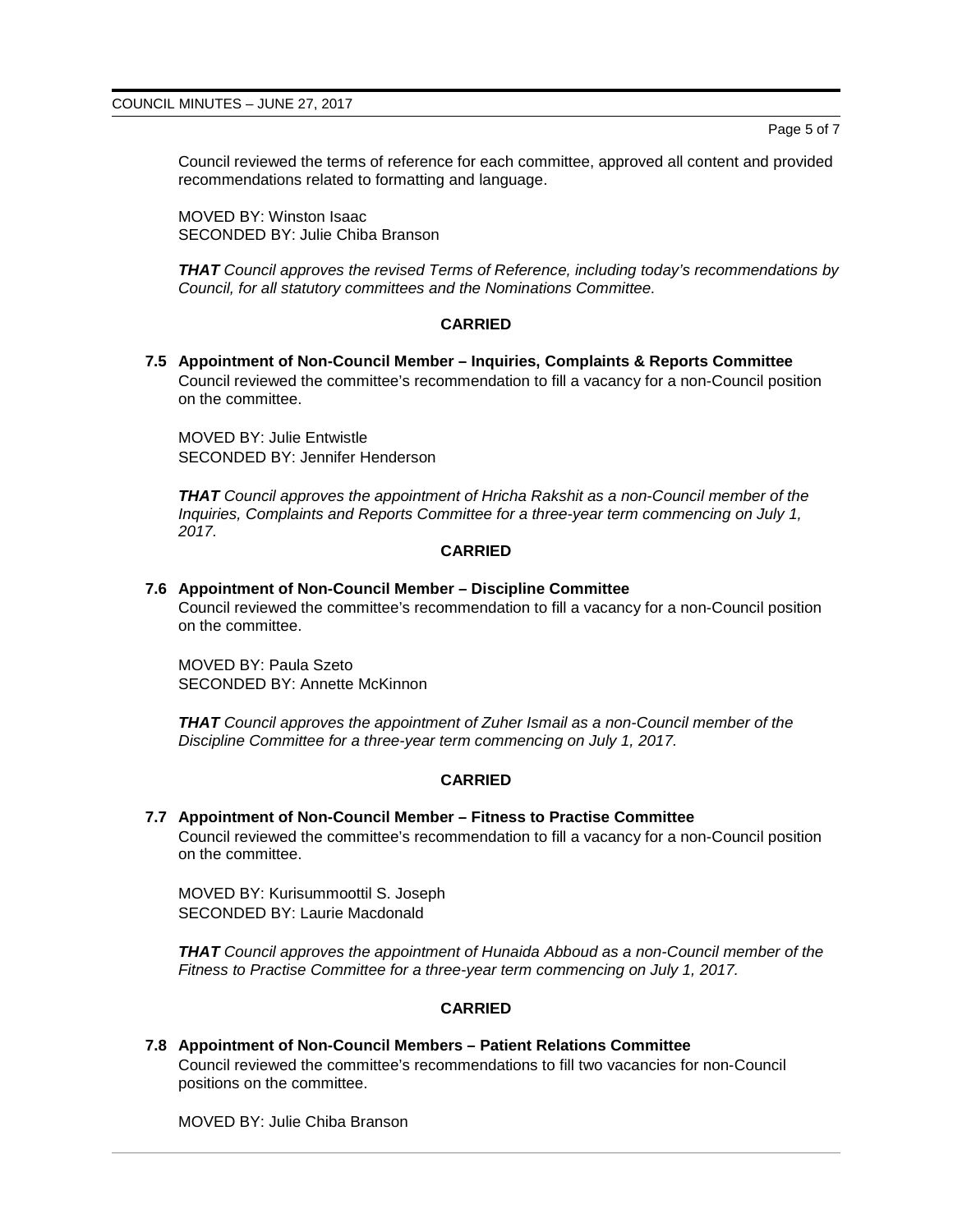SECONDED BY: Annette McKinnon

*THAT Council approves the appointment of Tina Siemens and Jennifer Nieson as non-Council members of the Patient Relations Committee for a three-year term and 18-month term, respectively, commencing on July 1, 2017.*

## **CARRIED**

#### **8.0 Business Arising**

#### **8.1 Interim Guidelines – Medical Assistance in Dying**

Kara provided an overview of the revisions to this guideline which were recommended by Council at its meeting in March 2017. Several final recommendations were made and a discussion was held on removing the word "Interim".

MOVED BY: Shannon Gouchie SECONDED BY: Julie Chiba Branson

*THAT Council approves the revised Interim Guidelines for Medical Assistance in Dying including Council's recommendations from today's meeting, and that Council approves the removal of the interim nature of the document, and that the document be renamed Guidelines for Medical Assistance in Dying.*

#### **CARRIED**

## **9.0 Council Development**

- **9.1** Presentation: *Quality Assurance – MyQA* By: Kara Ronald, Deputy Registrar and Seema Sindwani, Manager, Quality Programs
- **9.2** Presentation*: Public Register* By: Brandi Park, Manager, Registration and Aoife Coghlan, Manager, Investigations & **Resolutions**

### **10.0 Roundtable**

Council members participated in a discussion on the wider implications of the final report released by the College of Nurses of Ontario related to a new governance initiative.

#### **11.0 Committee Reports**

**11.1 Executive** – Report by Jane Cox, *Chair*

**11.1.1 Practice Issues Subcommittee** – Report by Shannon Gouchie, *Chair*

- **11.2 Registration** Report by Serena Shastri-Estrada, *Chair*
- **11.3 Inquiries, Complaints & Reports** Report by Julie Entwistle, *Chair*
- **11.4 Discipline –** Report by Paula Szeto, *Chair*
- **11.5 Fitness to Practise –** Report by Kurisummoottil S. Joseph, *Chair*
- **11.6 Quality Assurance**  Report by Laurie Macdonald, *Chair*
- **11.7 Patient Relations** Report by Julie Chiba Branson, *Chair*

#### **12.0 Council Evaluation**

The Chair asked Council members to complete and submit their meeting evaluation forms and encouraged members to provide recommendations for future improvements.